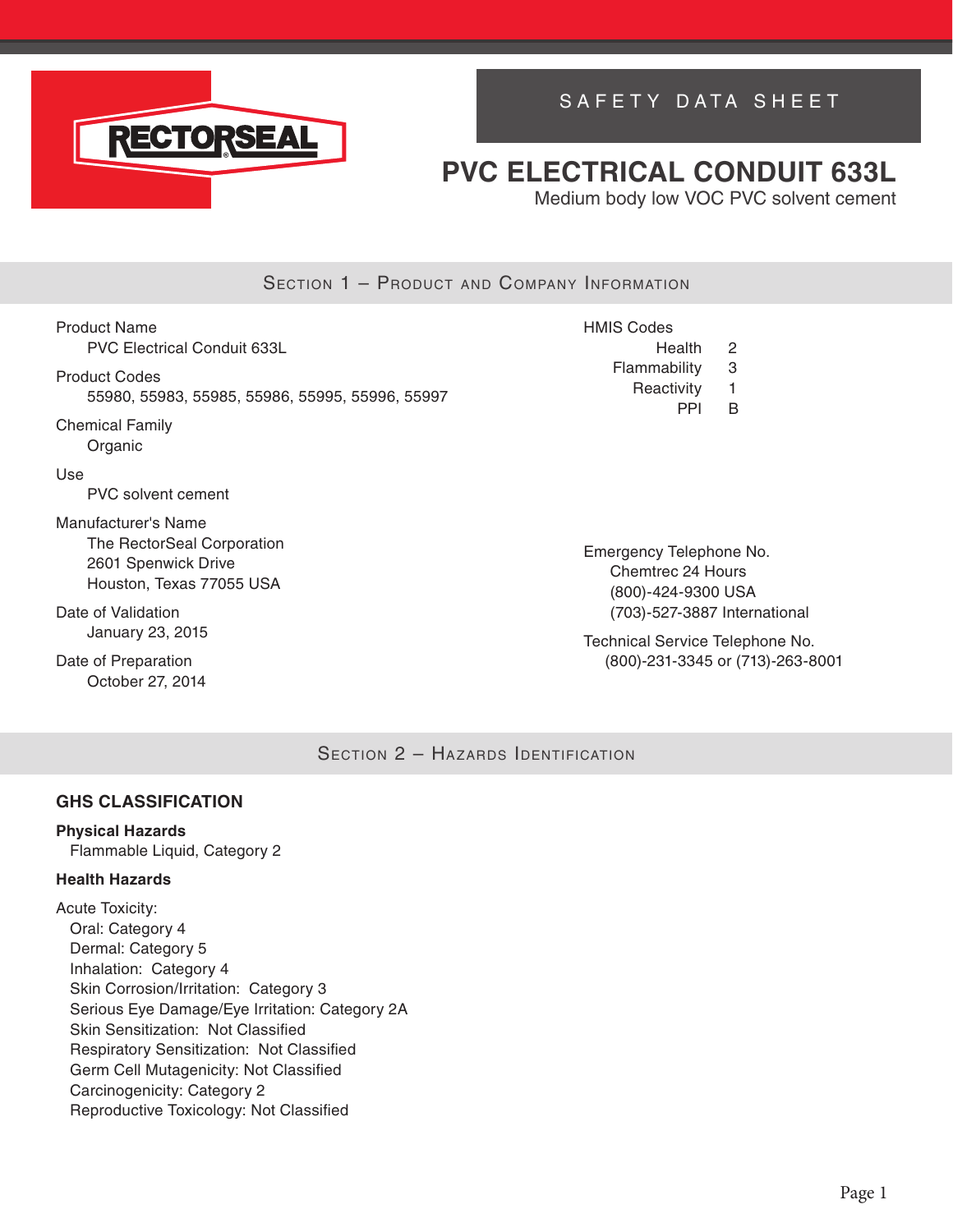Target Organ Systemic Toxicity - Single Exposure: Category 3 Target Organ Systemic Toxicity - Repeated Exposure: Not Classified

Aspiration Toxicity: Not Classified

#### **GHS Label elements, including precautionary statements**



GHS02: Flammable GHS08: Severe Health Hazards Signal Word: **Danger**

Hazard Statements:

- H225 Highly flammable liquid and vapor
- H302 Harmful if swallowed.

H313 - May be harmful in contact with skin.

H316 - Causes mild skin irritation.

H318 - Causes serious eye damage.

H319 - Causes serious eye irritation

H335 + H336 - May cause respiratory irritation, and drowsiness or dizziness.

H351 – Suspected of causing cancer. Contains a chemical classified by the US EPA as a suspected possible carcinogen.

Precautionary Statements:

P102 - Keep out of reach of children.

- P210 Keep away from heat/sparks/open flames/hot surfaces. No smoking.
- P240 Ground/Bond container and receiving equipment.
- P261 Avoid breathing dust/fume/gas/mist/vapors/spray.
- P262 Do not get in eyes, on skin, or on clothing.
- P264 Wash hands thoroughly after handling.
- P280 Wear protective gloves/protective clothing/eye protection/face protection.

P301 + P310 - IF SWALLOWED: Immediately call a POISON CENTER or doctor/physician.

P305 + P351 + P338 - IF IN EYES: Rinse cautiously with water for several minutes. Remove contact lenses,

if present and easy to do. Continue rinsing.

P362 - Take off contaminated clothing and wash before reuse.

EUH066 - Repeated exposure may cause skin dryness or cracking.

Hazards not otherwise classified (HNOC) or not covered by GHS

May form explosive peroxides.

#### **Summary Of Acute Hazards**

Overexposure may cause coughing, shortness of breath, dizziness, central nervous system depression, intoxication and collapse. It may cause irritation to the respiratory tract and to other mucous membranes.

#### **Route Of Exposure, Signs And Symptoms**

INHALATION

Overexposure may cause coughing, shortness of breath, dizziness, central nervous system depression, intoxication and collapse. It may cause irritation to the respiratory tract and to other mucous membranes.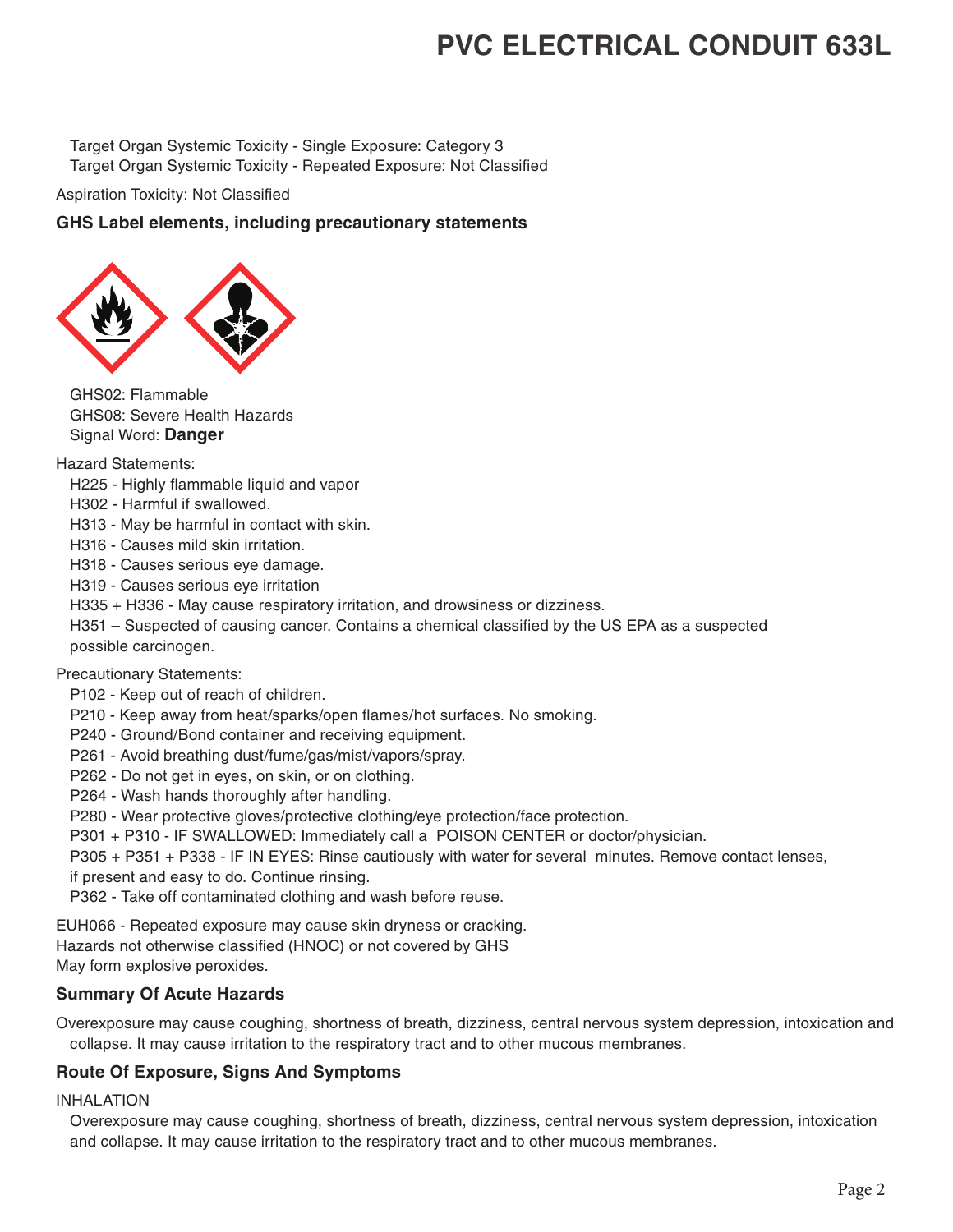#### EYE CONTACT

Severely irritating. If not removed promptly, will injure eye tissue, which can result in permanent damage.

#### SKIN CONTACT

Frequent or prolonged contact may irritate and cause dermatitis. Low order of toxicity.

#### INGESTION

Low order of toxicity. Small amounts of the liquid aspirated into the respiratory system during ingestion, or from vomiting, may cause bronchiopneumonia or pulmonary edema.

#### SUMMARY OF CHRONIC HAZARDS

Repeated or prolonged exposure may cause signs of central nervous system depression and respiratory irritation. This material has been shown to induce tumors in laboratory animals.

#### MEDICAL CONDITIONS AGGRAVATED BY EXPOSURE

Individuals with pre-existing or chronic diseases of the eyes, skin, respiratory system, cardiovascular system, gastrointestinal system, liver, or kidneys may have increased susceptibility to excessive exposure.

|                       | SECTION 3 - COMPOSITION/INFORMATION ON INGREDIENTS |
|-----------------------|----------------------------------------------------|
| Ingredient:           | Methyl Ethyl Ketone                                |
| Percentage By Weight: | $1-12$                                             |
| <b>CAS Number:</b>    | 78-93-3                                            |
| $EC#$ :               | 606-002-00-3                                       |
| Ingredient:           | Tetrahydrofuran                                    |
| Percentage By Weight: | 40-60                                              |
| <b>CAS Number:</b>    | 109-99-9                                           |
| $EC#$ :               | 603-025-00-0                                       |
| Ingredient:           | Cyclohexanone                                      |
| Percentage By Weight: | $8 - 18$                                           |
| <b>CAS Number:</b>    | 108-94-1                                           |
| $EC#$ :               | 606-010-00-7                                       |
| Ingredient:           | Acetone                                            |
| Percentage By Weight: | $5 - 20$                                           |
| <b>CAS Number:</b>    | 67-64-1                                            |
| $EC#$ :               | 200-662-2                                          |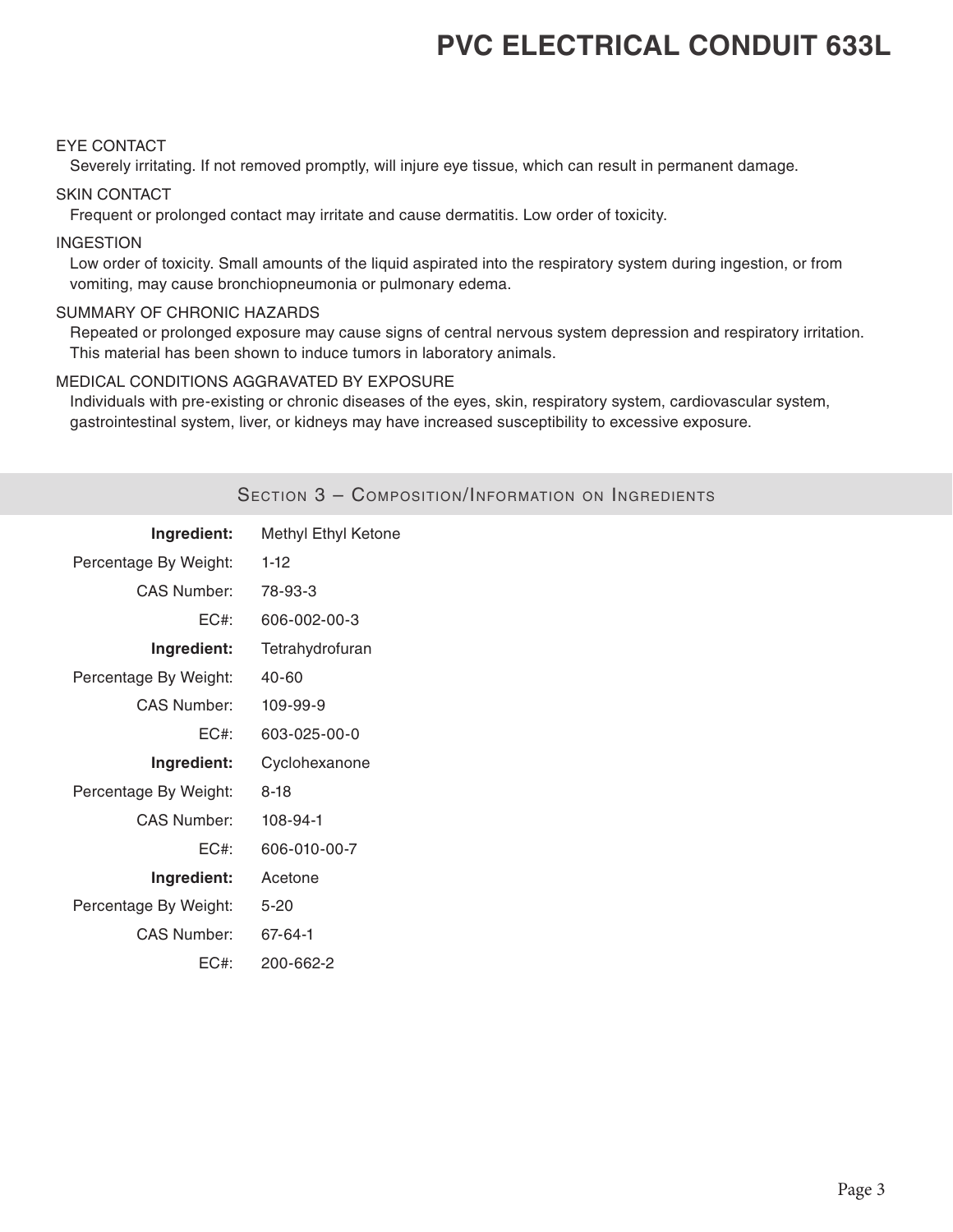### SECTION 4 - FIRST AID MEASURES

| If inhaled:   | If overcome by exposure, remove victim to fresh air immediately. Give oxygen or artificial<br>respiration as needed. Obtain emergency medical attention. Prompt action is essential. |
|---------------|--------------------------------------------------------------------------------------------------------------------------------------------------------------------------------------|
| If on skin:   | Immediately flush with large amounts of water; use soap if available. Remove<br>contaminated clothing.                                                                               |
| If in eyes:   | Immediately flush with large amounts of water for at least 15 minutes. Get prompt<br>medical attention.                                                                              |
| If swallowed: | If swallowed, DO NOT induce vomiting. Keep at rest. Get prompt medical attention.                                                                                                    |

Section 5 – Fire Fighting Measures

#### **Conditions Of Flammability**

Flammable in the presence of a source of ignition when the temperature is above the flash point. Keep away from heat/sparks/open flame/hot surface. No smoking.

#### **Suitable Extinguishing Media**

Use water spray, alcohol-resistant foam, dry chemical or carbon dioxide.

#### **Special Protective Equipment For Fire-Fighters**

Wear self contained breathing apparatus for fire fighting if necessary.

#### **Hazardous Combustion Products**

Hazardous decomposition products formed under fire conditions (carbon oxides.)

#### **Further Information**

Use water spray to cool unopened containers.

**Unusual Fire And Explosion Hazards:** Extremely flammable – very low flash point. Vapors are heavier than air and may travel along ground or to low spots at considerable distance to a source of ignition resulting in potential flashback. Burning liquid may float on water. Heat may build up pressure and rupture closed containers.

Section 6 – Accidental Release Measures

#### **Personal Precautions**

Use personal protective equipment. Avoid breathing vapors, mist or gas. Ensure adequate ventilation. Ventilate area with natural or explosion-proof, forced air ventilation. Remove all sources of ignition. Evacuate personnel to safe areas. Beware of vapors accumulating to form explosive concentrations. Vapors can accumulate in low areas.

#### **Environmental Precautions**

Prevent further leakage or spillage if safe to do so. Avoid flushing into sewers, drains, waterways, and soil.

#### **Methods And Materials For Containment And Cleaning Up**

Use absorbent materials to prevent footing hazard and to contain, then collect and place in container for disposal according to local regulations (see section 13).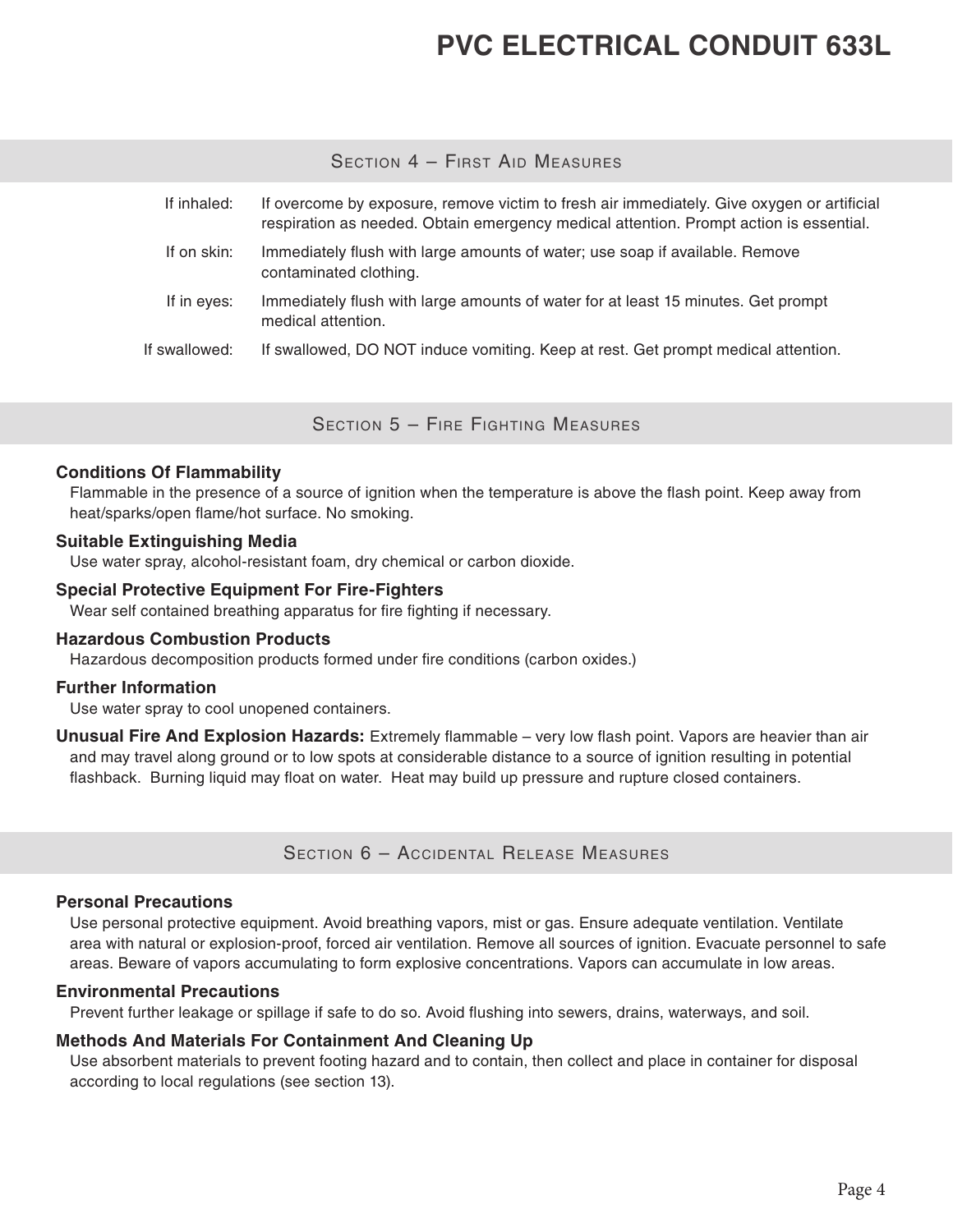### SECTION 7 - HANDLING AND STORAGE

#### **Precautions For Safe Handling**

Avoid contact with skin and eyes. Avoid inhalation of vapor or mist. Avoid prolonged or repeated contact with skin or clothing. If transferring this material to other containers, ground all containers to avoid static electricity buildup and discharge which may ignite flammable vapors.

#### **Conditions For Safe Storage**

Do not store near heat, sparks, or open flames. Keep container tightly closed in a dry and well-ventilated place. Containers which are opened must be carefully resealed and kept upright to prevent leakage. Empty containers may contain residues and vapors; treat as if full and observe all products precautions. Do not reuse empty containers.

KEEP OUT OF REACH OF CHILDREN.

|                                                                                 |                                | <b>SECTION 8 - EXPOSURE CONTROLS/PERSONAL PROTECTION</b> |
|---------------------------------------------------------------------------------|--------------------------------|----------------------------------------------------------|
| Ingredient                                                                      | Units                          |                                                          |
| <b>Methyl Isobutyl Ketone</b><br><b>ACGIH TLV:</b><br><b>OSHA PEL:</b><br>STEL: | 200 ppm<br>200 ppm<br>300 ppm  |                                                          |
| <b>Tetrahydrofuran</b><br><b>ACGIH TLV:</b><br><b>OSHA PEL:</b><br>STEL:        | 50 ppm<br>200 ppm<br>250 ppm   |                                                          |
| Cyclohexanone<br><b>ACGIH TLV:</b><br><b>OSHA PEL:</b>                          | 20 ppm (skin)<br>50 ppm        |                                                          |
| Acetone<br><b>ACGIH TLV:</b><br><b>OSHA PEL:</b><br>STEL:                       | 500 ppm<br>1000 ppm<br>750 ppm |                                                          |

**Respiratory Protection (Specify Type):** In confined poorly ventilated areas, use NIOSH/MSHA approved air purifying or supplied air purifying or supplied air respirators.

**Ventilation − Local Exhaust:** Acceptable

**Special:** Explosion-proof equipment.

**Mechanical (General):** Preferable

**Other:** N/A

**Protective Gloves:** Wear rubber gloves.

**Eye Protection:** Chemical splash goggles (ANSI Z-87.1 or equivalent)

**Other Protective Clothing Or Equipment:** Coveralls recommended.

**Work/Hygienic Practices:** Where use can result in skin contact, wash exposed areas thoroughly before eating, drinking, smoking, or leaving work area. Launder contaminated clothing before reuse.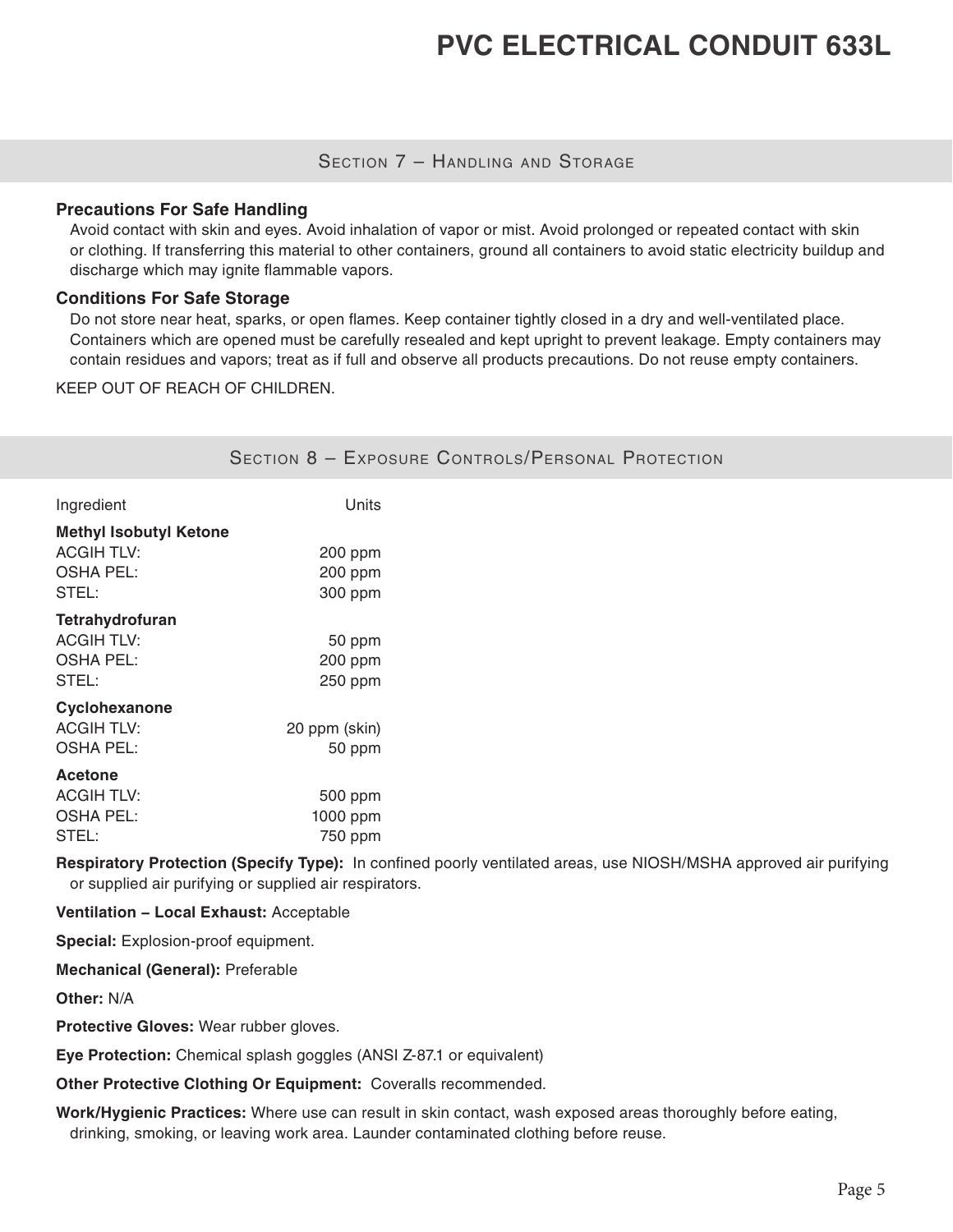| Boiling point:<br>Specific gravity $(H20 = 1)$ :                                | 151°F (66°C) @ 760 mmHg<br>0.91            |
|---------------------------------------------------------------------------------|--------------------------------------------|
| Vapor pressure (mmHg):                                                          | 129 @ 68°F (20°C)                          |
| Melting point:                                                                  | N/A                                        |
| Vapor Density (Air = 1):                                                        | 2.5                                        |
| Evaporation rate (Ethyl Acetate = 1):                                           | $8 - 14.5$                                 |
| Appearance/Odor:                                                                | Clear or Gray/Pungent odor                 |
| Solubility in water:                                                            | $30\%$                                     |
| Volatile Organic Compounds (VOC) Content<br>(theoretical percentage by weight): | 510 g/L per SCAQMD Test Method 316A        |
| Flash point:                                                                    | $4.1^{\circ}$ F (-17 $^{\circ}$ C) SETA CC |
| Lower explosion limit:                                                          | $1.8\%$                                    |
| Upper explosion limit:                                                          | 11.8%                                      |

Section 9 – Physical and Chemical Properties

SECTION 10 - STABILITY AND REACTIVITY

**Chemical Stability:** Stable under recommended storage conditions.

**Possibility Of Hazardous Reactions:** Can form potentially explosive peroxides upon long standing in air. Vapors may form explosive mixture with air.

**Conditions To Avoid:** Heat, sparks, open flames, and strong oxidizing, acidic and basic conditions.

**Incompatibility (Materials To Avoid):** Oxidizers, acids and bases.

Hazardous Decomposition Products: CO, CO<sub>2</sub>, HCI and fragmented hydrocarbons.

**Hazardous Polymerization:** Will Not Occur.

SECTION 11 - TOXICOLOGY INFORMATION

#### **Chronic Health Hazards**

No ingredient in this product is an IARC, NTP or OSHA listed carcinogen.

Tetrahydrofuran – The National Toxicology Program has reported that exposures of mice and rats to THF vapor levels up to 1800 ppm 6hr/day, 5 days/week for their lifetime caused an incidence of kidney tumors in male rats and liver tumors in female mice. The significance of these findings for human health are unclear at this time, and may be related to "species specific" effects. Elevated incidences of tumors in humans have not been reported for THF.

Toxicology Data

Ingredient Name

**Methyl Isobutyl Ketone** Oral-Rat LD50: 2737 mg/kg Inhalation-Rat LC50: 23,500 mg/m3/8H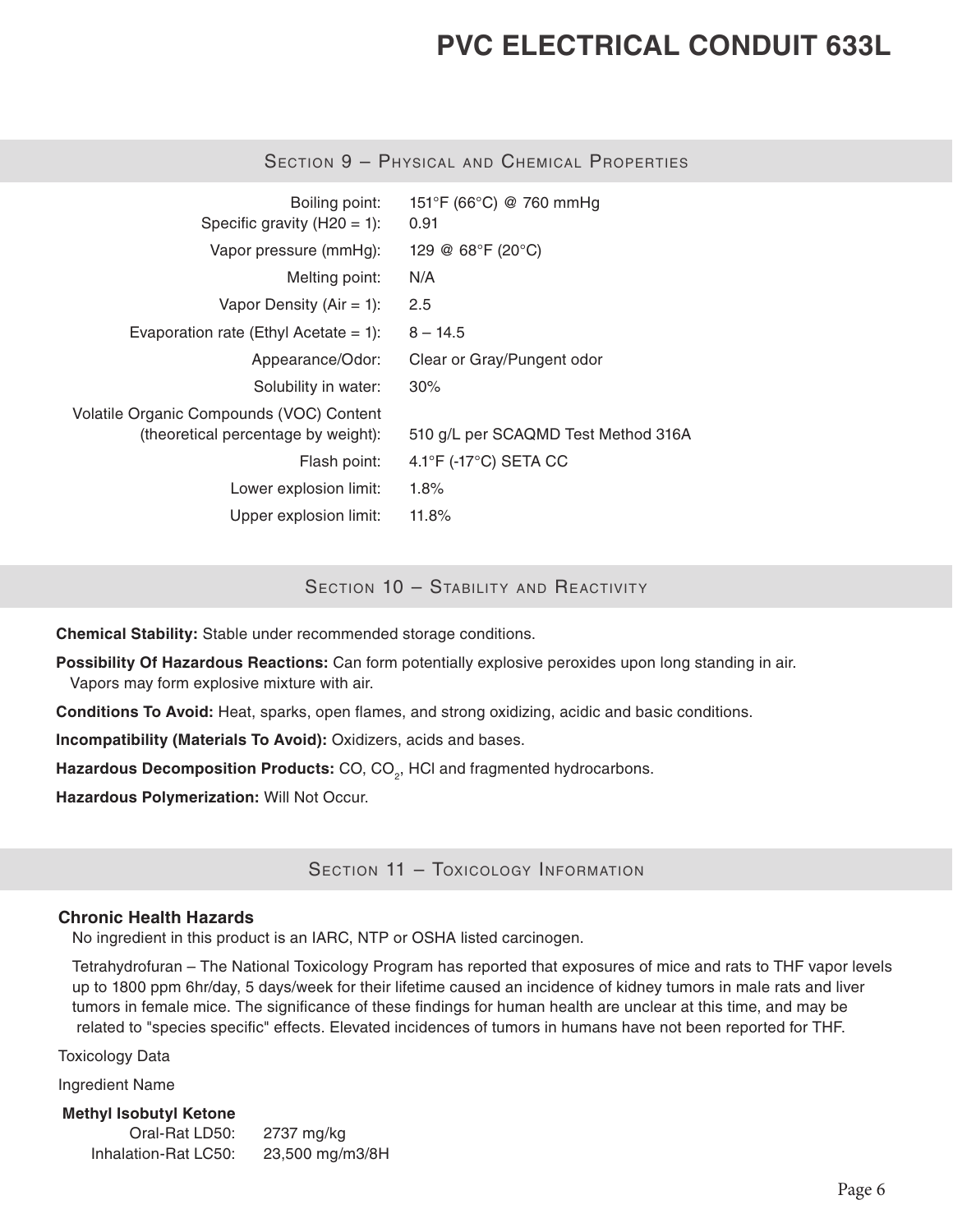#### **Tetrahydrofuran**

Oral-Rat LD50: 1650 mg/kg Inhalation-Rat LC50: 21,000 ppm/3H

## **Cyclohexanone**

Oral-Rat LD50: 1535 mg/kg Inhalation-Rat LC50: 8000 ppm/4H

# **Acetone**

Oral-Rat LD50: 5800 mg/kg Inhalation-Rat LC50: 50,100 mg/m3

### SECTION 12 - ECOLOGICAL INFORMATION

### **Ecological Data**

| Ingredient Name:                          | <b>Methyl Isobutyl Ketone</b>            |
|-------------------------------------------|------------------------------------------|
| <b>Food Chain Concentration Potential</b> | None                                     |
| <b>Waterfowl Toxicity</b>                 | N/A                                      |
| <b>BOD</b>                                | 214%                                     |
| <b>Aquatic Toxicity</b>                   | 5640 mg/L/48 hr/bluegill/TLm/fresh water |
|                                           |                                          |
| Ingredient Name:                          | Tetrahydrofuran                          |
| <b>Food Chain Concentration Potential</b> | None                                     |
| <b>Waterfowl Toxicity</b>                 | N/A                                      |
| <b>BOD</b>                                | N/A                                      |
| <b>Aquatic Toxicity</b>                   | N/A                                      |
|                                           |                                          |
| Ingredient Name:                          | Cyclohexanone                            |
| <b>Food Chain Concentration Potential</b> | None                                     |
| <b>Waterfowl Toxicity</b>                 | N/A                                      |
| <b>BOD</b>                                | N/A                                      |
| <b>Aquatic Toxicity</b>                   | N/A                                      |
|                                           |                                          |
| Ingredient Name:                          | <b>Acetone</b>                           |
| <b>Food Chain Concentration Potential</b> | None                                     |
| <b>Waterfowl Toxicity</b>                 | N/A                                      |
| <b>BOD</b>                                | N/A                                      |
| <b>Aquatic Toxicity</b>                   | LC50/96-hour for fish > 100 mg/L         |
|                                           |                                          |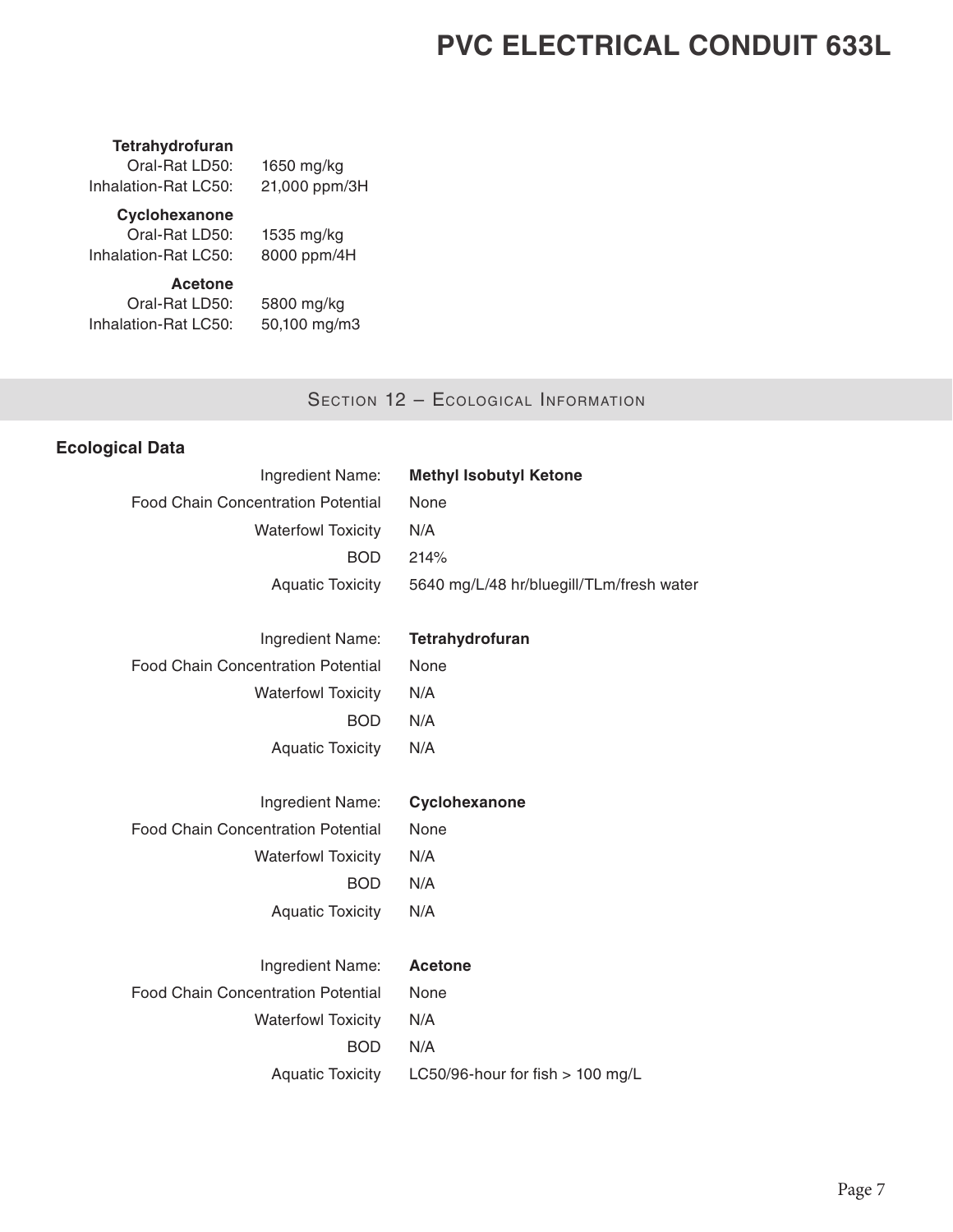SECTION 13 - DISPOSAL CONSIDERATIONS

**Waste Classification:** RCRA classified hazardous waste. Dispose of absorbed materials and liquid waste in approved, controlled incineration facility in accordance with all local, state and federal regulations.

**Disposal Method:** Incineration.

| Section 14 - Transportation Information |  |
|-----------------------------------------|--|
|-----------------------------------------|--|

| DOT:            | UN1133, Adhesives, Class 3, PG II, ERG#127.<br>Quarts and less: Consumer Commodity, ORM-D                                                   |
|-----------------|---------------------------------------------------------------------------------------------------------------------------------------------|
| Ocean (IMDG):   | UN1133, Adhesives, Class 3, PG II, EMS-No: F-E, S-D<br>Quarts and less: Adhesives, Class 3, UN 1133, PG II, Limited Quantities or Ltd. Qty. |
| Air (IATA):     | UN1133, Adhesives, Class 3, PG II, ERG#127                                                                                                  |
| WHMIS (Canada): | Class B-2                                                                                                                                   |

SECTION 15 - REGULATORY INFORMATION

### **Regulatory Data**

| <b>Methyl Ethyl Ketone</b> |
|----------------------------|
| Yes                        |
| Yes                        |
| 5,000 lb.                  |
| U159                       |
|                            |
| Tetrahydrofuran            |
| No                         |
| Yes                        |
| 1,000 lb.                  |
| U213                       |
|                            |
| Cyclohexanone              |
| No                         |
| Yes                        |
| 5,000 lb.                  |
| U057                       |
|                            |